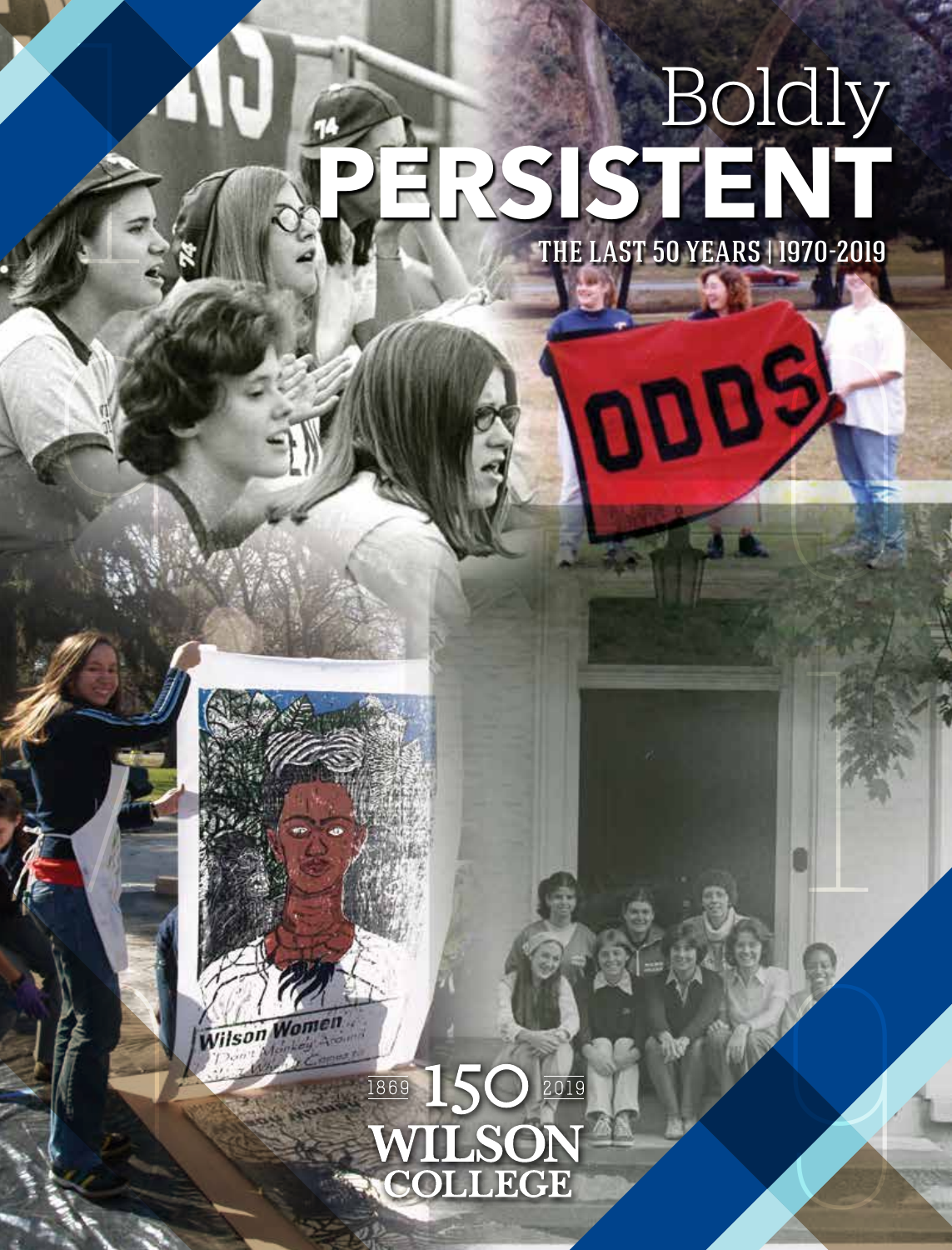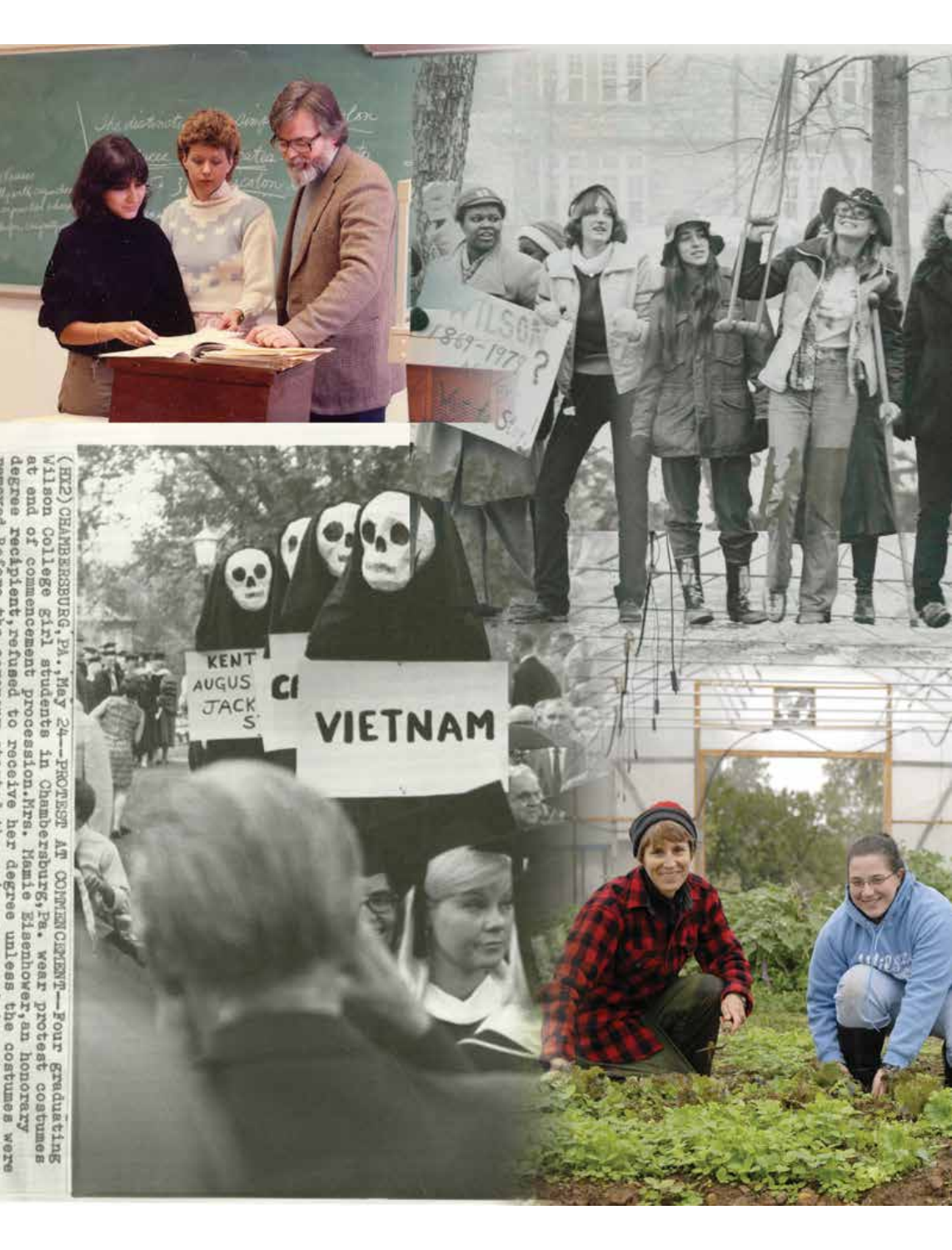

ilson College's third 50 years, beginning in 1970 and ending this<br>year, has been a period of passionate debate, big decisions, chang<br>and evolution into the vibrant institution we have today. It began<br>with enrollment so low year, has been a period of passionate debate, big decisions, change and evolution into the vibrant institution we have today. It began with enrollment so low that the two new residence halls built on the misplaced optimism of the '60s sat nearly empty. It ended with coeducation expanded to all programs and the College's highest-ever enrollment; a college primed to write the story of its next 150 years.

Of course, the path to where we find ourselves in 2020 was winding and not always smooth, but this small and mighty college, 'mid its pines and maples, boldly persisted, even flourished, in an era that saw the majority of women's colleges disappear.

The two most significant events—the decision to close the College in 1979 and to go coed in 2013—are perhaps the bookends for this period. Both decisions stirred controversy, inflamed passions and pitted sister against sister. However, they also brought people together to fight for the College's existence, and for many alums, they brought home the importance of having a living college to call their alma mater.

In this brief history, we outline some of the forces at play and how they molded the decision-makers and those affected by the decisions. We do not have the space to provide an in-depth or full accounting of what happened over these 50 years, but this timeline does give the reader a sense of what took place and why. It does not address the hurt many felt and some still feel with both decisions, but it does attempt to put them in the context of their era and the larger societal and cultural influences shaping them, including trends in education and the changing roles of women in society.

Not everyone agrees with every decision made along the way, and undoubtedly many things could have been done differently, but whatever the rights and wrongs, Wilson is alive and dynamic. The bold spirit and proud persistence of Wilson alums, students, administration, faculty and staff fueled the fight to keep the College's doors open when so many similar colleges were failing. Thanks to their resolve and effort, the spirit of Wilson will live on in future generations. This year, as we celebrate the College's 150th birthday under the leadership of a new and energetic president, Wesley R. Fugate, we can look to the future with the optimism of a community that has faced many challenges and thrived. If we were to sum up our first 150 years, it would be the story of a small, bold college that persevered against the odds. Wilson may be small, but she is still mighty and still primed to fight another day.

Amy Ensley *Director of the Hankey Center*

Darrach Dolan *Managing Editor of* Wilson Magazine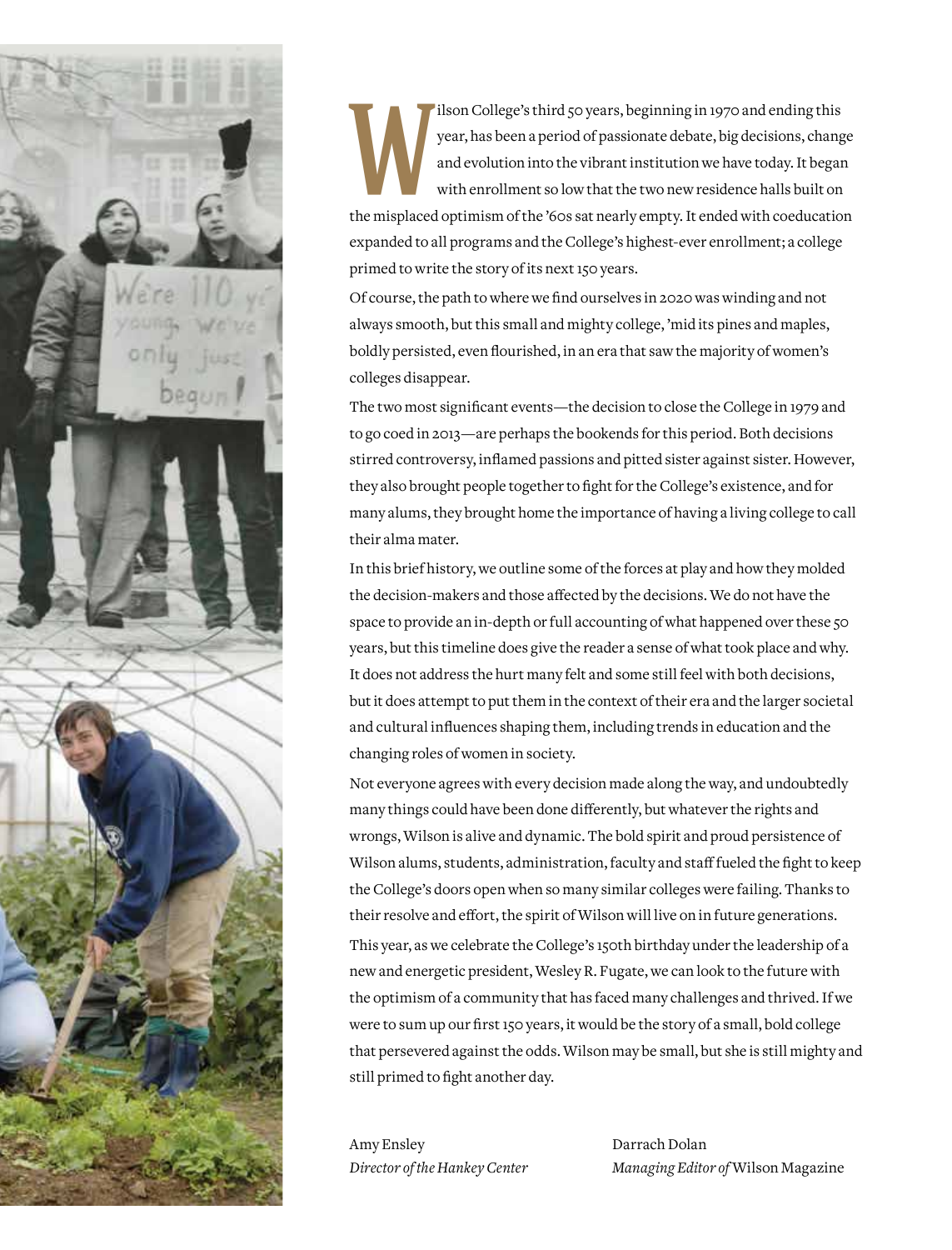#### *The College that Refused to Die*

#### A Shock Announcement

The ASI<br>
ASI<br>
On dee<br>
mee<br>
sust ty a<br>
twas<br>
ann ltwas<br>
(2011.0 On Monday, Feb. 19, 1979, the campus was blanketed in deep snow, so when the president called an all-campus meeting for noon, most assumed it was to announce the suspension of classes. To the shock of the students, faculty and staff gathered in Thomson Hall, President Margaret Waggoner and Board President Martha Baum Walker announced the closure of Wilson College.

It was no secret that the College's situation had been problematic for some time, but few knew just how

bad things were and most didn't expect the College to close.

#### Dire Finances

The Board of Trustees had commissioned a panel of experts to assess the College's situation objectively. This panel deliberated for six hours using data provided by the president that showed the estimated

### 1970

NASA Aborts Apollo 13 Mission deficit for keeping the College open another year would be \$1 million and would eat up the bulk of the College's \$1.2 million unrestricted endowment.

The experts saw no indications that the College could turn this around and concluded that Wilson's situation was irretrievable. They pointed out that closing the College quickly would preserve much of the endowment and assets instead of "frittering" them away.

The report was presented to the board, along with a proposal to use college assets to endow a foundation that would grant scholarships to students attending other women's colleges. The Trustees voted to close the College and set up the foundation.

#### Alumnae & Students to the Rescue

Shocked and angered students established a hotline and printed a special edition of the *Billboard* (available online) to convey information and organize resistance. On March 3, 300 members of the Alumnae Association, students

# 1974

:<br>:..............

# NASA Aborts<br>Apollo 13 Mission A DEATH SPIRAL & THE PHOENIX RISES

The 1970s would end with the board voting to close the College and the alumnae, students, faculty and staff fighting to save it. This was a dramatic ending to a decade of stagnation and inaction on the part of the administration.

#### DECLINING ADMISSIONS & CULTURAL SHIFTS

The 19<br>
lege an<br>
save it<br>
and in<br>
DECI<br>
Mispl:<br>
struct<br>
halls,<br>
tion of<br>
from 19<br>
and fe<br>
piness<br>
extrac<br>
While<br>
sluggi Misplaced optimism in the late 1960s led to the construction of the Rosenkrans and Disert residence halls, the expansion of the library and the construction of a new science center. Faculty had grown from 57 to 71 while enrollment stagnated. Tuition and fees steadily increased despite student unhappiness with facilities, majors offered and the lack of extracurricular activities.

While national college enrollment increased by a sluggish 2-4 percent, there was an actual decline in the number of college-age students in the Northeast and Mid-Atlantic regions. The most troubled institutions were small, tuition-dependent liberal arts colleges.

the num<br>
Mid-Atla<br>
small, tu<br>
By 1970,<br>
leges, we<br>
with the<br>
of "the p<br>
ferred ca<br>
the main<br>
schools a<br>
schools By 1970, many single-sex institutions, especially men's colleges, were transitioning to coeducation. Women's colleges with their *in loco parentis* rules often seemed quaint in the era of "the pill" and women's lib. And increasingly, women preferred career training over traditional liberal arts majors the mainstay of "educated wives." Church-associated schools also suffered as the country became more secular.

#### The Long-Range Task Force

Charles Cole was named president after President Paul Swain Havens' retirement in 1970. He had served as a fighter pilot in World War II and had a doctorate in history from Columbia University.

Cole established a Long-Range Task Force consisting

of Trustees, administration, faculty, staff and students to address the issues. The Trustees reported that the College would accumulate a deficit of nearly \$1 million by the end of the 1970-71 school year. "Our enrollment has dropped to 529 students," task force chair Robert Shively said. "Although the figures are shocking, it does not mean that Wilson is closing."

Charles Cole

English professor Doris McCrosson, also a member of the task force, said the College should target the modern woman. "Were Wilson to become more responsive to the increasing intellectual and social sophistication of young women, the College would not only survive but also enhance its reputation."

The board did not necessarily agree. Trustee Emmett Eagan said at a fundraiser that it was "important for Wilson to remain a high caliber girls' school so that Wilson's tradition of 'turning out girls who have the stuff that mothers of great men are made of



Nixon Resigns

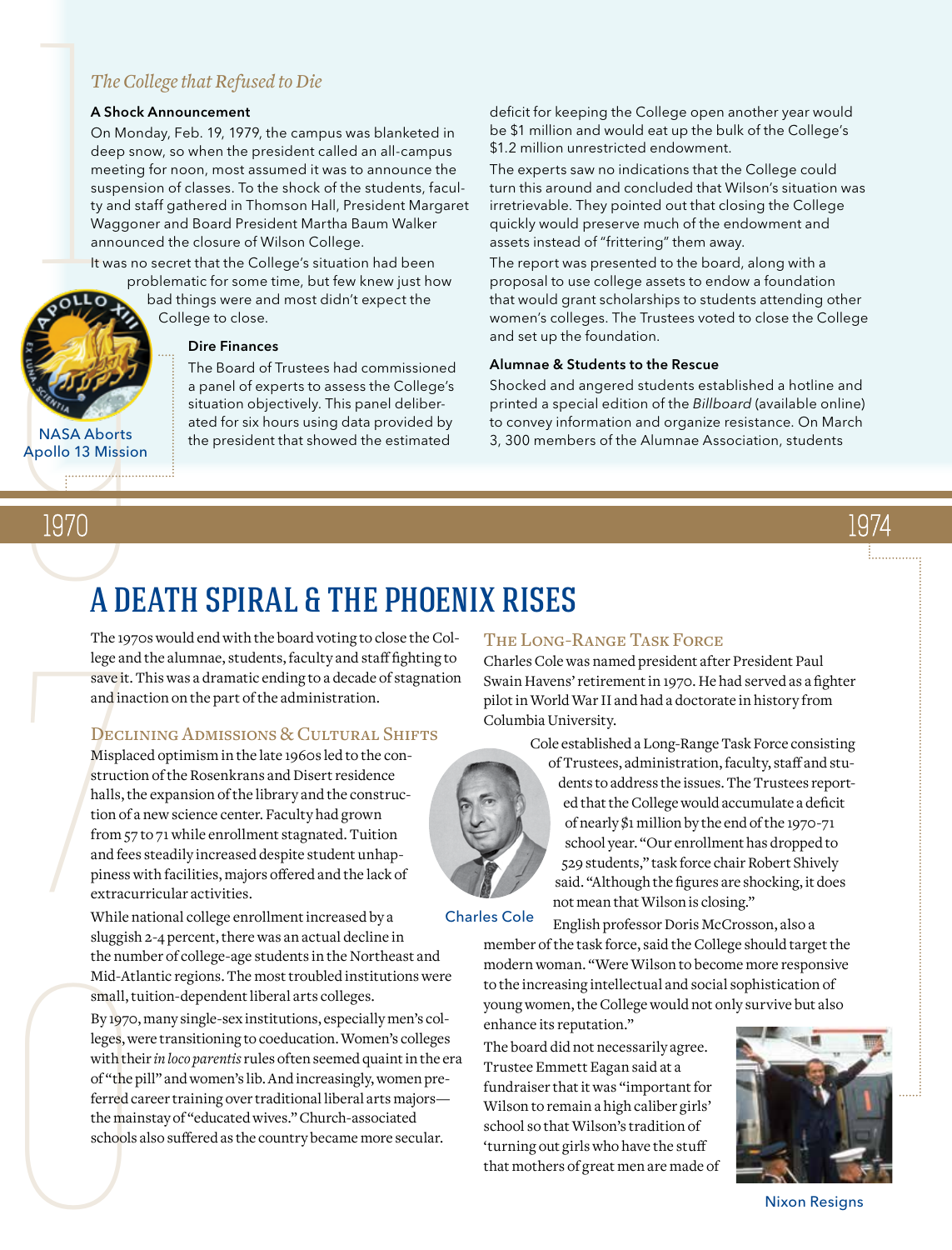and faculty met in Thomson Hall to discuss options. Alumnae representatives then met with the board in New York City, while protesting students sang the alma mater, but couldn't convince the board to reverse its decision. The Alumnae Association established the Save Wilson Committee to raise funds, open an office

in Chambersburg and hire attorneys to file suit to keep the College open.

Some 600 alumnae returned to campus to celebrate May Day and on May 7, the hearing to save the College opened with Judge John W. Keller presiding. Five days of testimony from students, alumnae, faculty, Trustees, staff, Waggoner and expert witnesses followed. The Save Wilson Committee raised \$1.1 million before the end of the hearing.

On May 25, 1979, Keller ruled that Wilson College would remain open. His power to overturn the closing came down to a legal technicality—the board had begun winding down the College without the court's



Wilson is Saved

approval. In his decision, Keller criticized the board and Waggoner and said the panel of experts could not have "digested … the mass of printed material" in six hours and their report was "utterly devoid of merit and value." The victory was celebrated when 44 members of the Class of 1979 graduated on May 27 and Professor of Political Science Donald Bletz accepted the role of acting president.

a forth-<br>Merriam<br>ge That<br>ge from<br>1979 You can read more about the twists and turns in a forthcoming book by President Emerita Mary-Linda Merriam Armacost and others, tentatively titled *The College That Refused to Die: The Untold Story of Wilson College from 1979-89.*

Elvis Presley, the "King of Rock and Roll," Dies

# 1977



will remain unbroken.'"

A barrage of editorials and letters to the *Billboard* followed his comments, including this from Professor Eve MacDonald: "To let linger the impression that Wilson is a gentling stable for fine breeding stock (in mini-skirts) is to do a disservice to Wilson students, faculty, Trustees and friends."

#### A Damning Report

In 1974, *The Moon Report* by consultant Rexroth Moon found: "The College is considered to be paternalistic by both students and faculty and that reputation must be considered when reframing the College's image as promoting education for the modern woman. The College is out of touch with respect to developments in women's education."

The report noted that between 1963 and 1973, the number of women faculty had declined sharply. The criticism continued: "Though most members of the faculty believe the College has problems, few have grasped in any detail the enormity of the problem … Current faculty is very traditional and may have difficulty in doing anything radically different." The report was critical of the Trustees, noting that they were not all highly motivated and suggested: "Those not interested should resign." The investments of the College had fallen from \$9 million to \$4 million because of deficit spending and the falling stock market. Additionally, "Trustees have projected the image that they are unsupportive of feminist developments."

*The Moon Report* was a call to arms. But even after four years of extreme cost-cutting, efforts to improve recruitment and retention, and a push to revamp the curriculum, there was little to show for the effort. President Cole resigned within the year.

#### New President Backtracks

Margaret Waggoner was inaugurated as Wilson president in September 1975. Waggoner had been a physics professor, then dean at Smith College. She announced her plan to backtrack from the recent emphasis on combining a liberal arts education with a strong career focus, despite the numerous studies showing great interest in a combination of the two. Wilson's enrollment and retention rate fell at a faster pace.



Margaret Waggoner

waggoner<br>
ote to<br>
oter-<br>
"there<br>
stated,<br>
ut that<br>
e of utter<br>
"he<br>
tion of Students and alums appeared more in touch with reality than the administration. A young alumna wrote to the *Billboard* in 1978, warning that enrollment was so terrible the College could not wait for improvement or "there would be no college left." A 1978 letter from a parent stated, "Parents reading the *Billboard* could hardly think but that their daughters had gotten into a school on the verge of utter collapse."

The entering class that year was only 55 students. The administration could no longer deny that the condition of the College was desperate.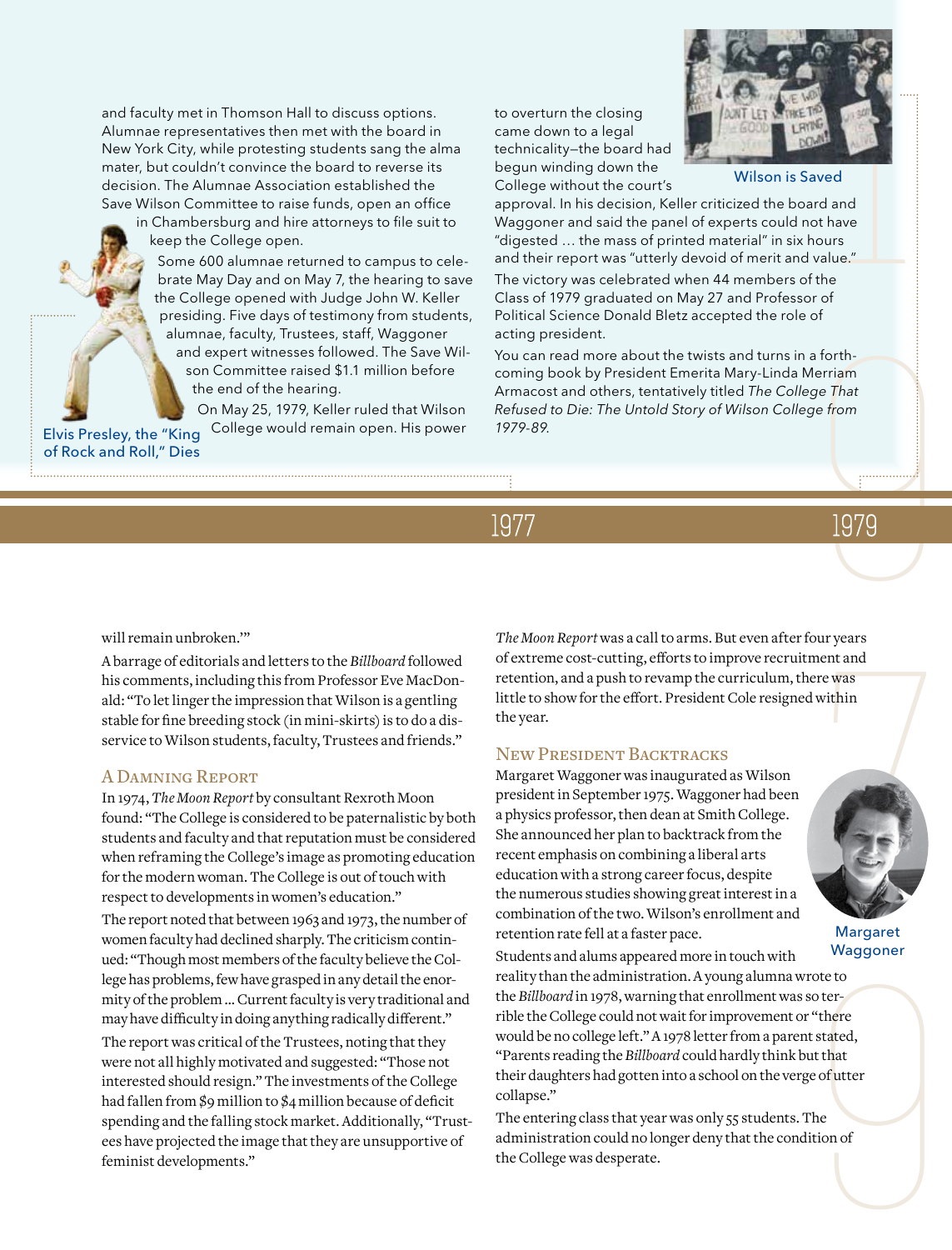#### *African-American Impact*

Throughout the 1980s, Wilson's African-American Society (WAAS) was a political and cultural force on campus. However, the club began the decade with only four members and few activities.

To increase visibility and attract more interest, in April 1980, WAAS hosted "AFRAM," a weekend of events and exhibits showcasing the experiences of black Americans through art. Vinnie Bur-

Afr<br>
Thro<br>
(WA<br>
Hov<br>
ber:<br>
To il<br>
198<br>
exh<br>
thro<br>
per:<br>
an s<br>
The concert<br>
It also o<br>
admissis<br>
shop for<br>
student<br>
series o<br>
AFRAM<br>
CON rows, an actor and activist, performed her one-woman show, *Sister, Sister!* The club held a jazz concert in Laird Hall. It also organized an admissions workshop for minority students and a series of lectures for AFRAM. Throughout



Sandra Day O'Connor First Woman Appointed to U.S. Supreme Court

the weekend, visiting lecturers spoke to the Wilson community on topics such as "Black Women in Education: A Sociopolitical Perspective," and the stereotyping of black men in visual media.

Perhaps because of the success of the AFRAM weekend, when WAAS held its first meeting of the fall semester, its membership increased to 22. With more

members and more energy, WAAS became more active on campus, organizing programs and activities throughout the decade. From talent shows to bringing in entertainment in the



#### First Commercial Portable Cell Phone Produced

form of dance troupes, poets and musicians, the club exposed the Wilson community to a range of black performers and artists the community would otherwise not have seen. In 1981, WAAS put on a fashion and talent show that included dancing and a "soul food buffet." The success of the talent show made it a popular annual event.

## 1981 1983

# CONSOLIDATION & THE RETURN OF OPTIMISM

After its brush with closure, Wilson began the '80s with hope and optimism tempered by the realities of the financial and demographic challenges ahead. "Like an old lilac bush that must be ruthlessly pruned back in order to bloom again, Wilson College has experienced the pain of a very public pruning, and it is too soon to predict a springtime evidence of bloom," wrote Elisabeth Hudnut Clarkson '47, *Billboard* February 1980.

#### In-House Team Takes Responsibility

The College needed a leader who could steady the ship until a new administration was in place. One of Wilson's own



stepped up. Professor Donald Bletz, of Mountville, Pa., had served in the U.S. Army for 32 years, eventually retiring as a colonel. He became a political science professor at Wilson in 1975 and served as head of the business and economics department. Bletz took on the role of interim president to allow the Board of Trustees time for a thorough presidential search. Joining Bletz, Carol Tschop '72 signed on as the

Donald Bletz

acting director of development. Theony Condos became dean—she had been an assistant professor of classics since 1974 and an acting dean since August 1979.

#### A Youthful New President Begins

Mary-Linda Merriam, whose mother was a Wilson graduate, became president July 1, 1981. She was 37 at the time of her appointment. "I never expected to actually get the job but I was eager for the experience and when I was told that I had been selected, I was thoroughly frightened," Merriam recalled. Before coming to Wilson, Merriam had been the assistant to the president of Boston University. While in office, she expanded recruiting and enhanced the College's curriculum. She is best remembered for beginning the Division of Continuing Studies (now the Adult Degree Program), which encouraged students of all ages to return to college for their degrees.



Mary-Linda Merriam

#### **MONEY MATTERS**

Merriam had inherited a college with serious financial issues and she had to divide her energies between the day-to-day struggle to keep things running and the need to modernize the College in an era that saw many women's colleges close or go coeducational.

"There were certainly sleepless nights," Merriam said. "One of my most lasting memories was our difficulty in making payroll. We never missed a payroll but Christmas of 1982, we were \$25,000 short. I had been to a conference that fall and had met the head of a foundation who gave presidential discretion grants. I hadn't as yet asked and he hadn't offered, but on Dec. 27 we received \$25,000! We made payroll!"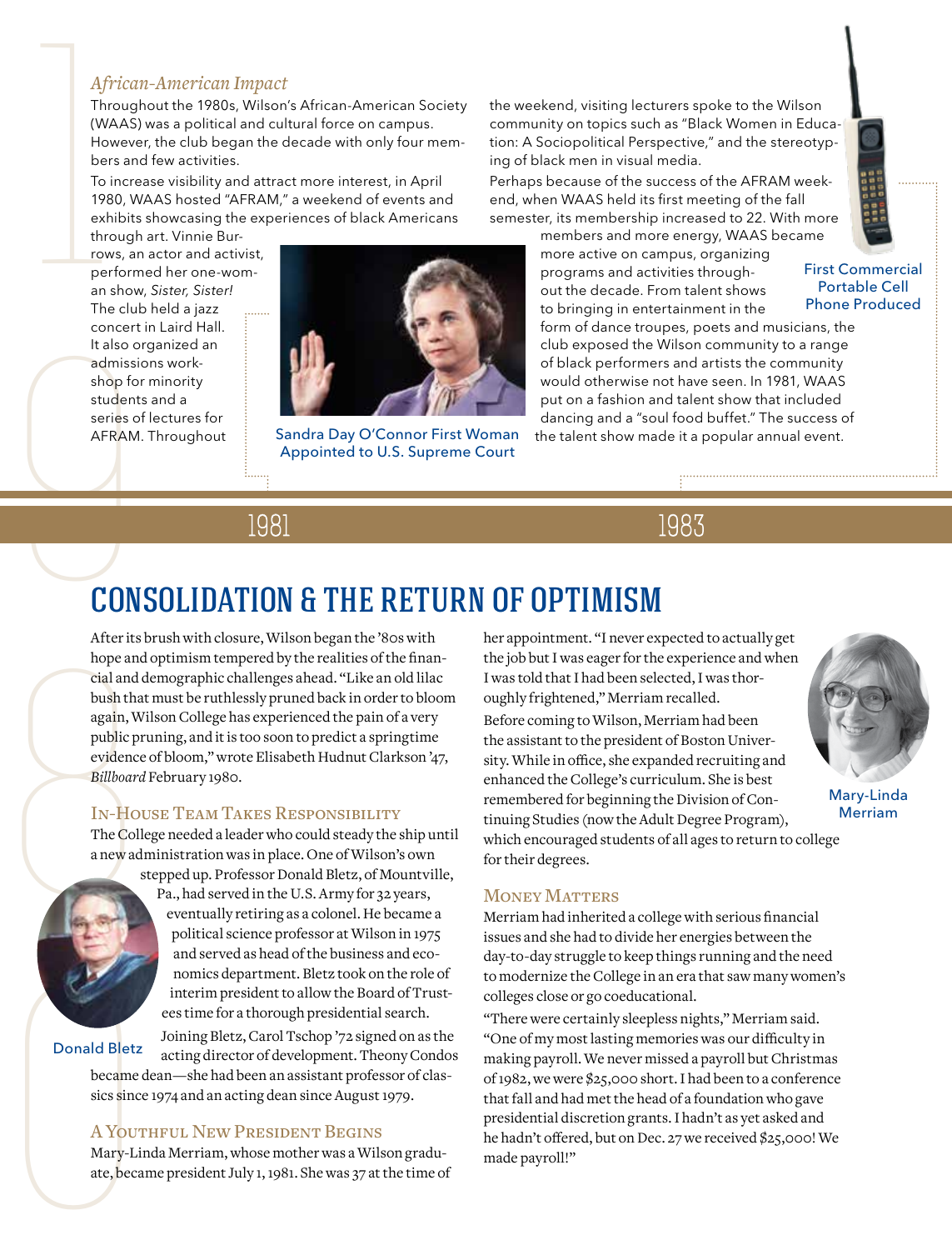#### *Focus on the Positive*

However, WAAS did not lose its focus on community outreach and fostering a greater understanding of African-American culture and related issues. In 1983, the club sponsored a lecture on African art by Elizabeth Hudnut Clarkson. In 1986, Afro-Am Weekend, as the weekend dedicated to the club's programs would be



known for the rest of the decade, showcased student talent with a dance recital and show. In the program for the event, WAAS described its central goal as being to bring Wilson together as a community and to "come to a greater appreciation of the differences in our culture and heritage."

In a program for the Afro-Am Weekend '86, the club stated, "There are many divisive forces in the world today that threaten

1986

unity and brotherhood. We know some of these as racism, apartheid, prejudice, discrimination, sexism, terrorism. This is the ongoing battle between good and evil, ancient as time itself; a conflict that many never

reckoned with through man's intervention alone. Wilson's Afro-Am chooses to accentuate the positive and negate the negative."

Afro-Am Weekend did not continue into the '90s. But the goals and aims of WAAS as a club dedicated to highlighting and celebrating the experiences of black students



rotests close<br>are, Beijing<br>s Black<br>2009 Pro-democracy Protests close Tiananmen Square, Beijing

and addressing relevant issues in a positive way continues today through the activities of Wilson's Black Student Union.



#### DONATIONS FUEL GROWTH

Under Merriam's leadership, the College's reputation, as well as its finances, improved greatly. Wilson was listed in *U.S. News & World Report* as one of the top liberal arts colleges in its region. This remarkable turnaround, in addition to the efforts of the administration and faculty, was made possible by the generosity of the alumnae. "When alumnae giving topped 50 percent and the amount raised in gifts and grants for annual giving topped \$1,000,000 11 years in a row," Merriam explained, "this put us in an elite group of small colleges with remarkable fundraising success."

Changes across campus ranged from relatively minor to profound, from enhancing curricula to establishing new programs, degrees and courses. The atmosphere of renewed vibrancy and progress reflected the quiet revolution taking place.

The art gallery, renamed the Bogigian Gallery in honor of Hagop Bogigian, provided exhibit space for artists within the Wilson community, as well as contemporary visiting artists. An ROTC program was established on campus and a



military science course offered (ROTC was rare on a female campus). The Division of Continuing Studies was established to provide educational opportunities to adults and shortly afterward, the Child Care Center opened. The Teacher Intern Program was established, providing coursework fulfilling Pennsylvania Department of Education teacher certification requirements. In 1985, Wilson graduated its first male student in nine years.

#### Campus Becomes More Dynamic

The '80s also brought a litany of interesting speakers and

visitors. In 1984, author Madeleine L'Engle lectured and received an honorary degree. Actor Jimmy Stewart visited to celebrate the opening of the renovated library. He had given a gift for the construction of the library's annex in honor of his mother, Elizabeth Jackson Stewart, Class of 1894.



Supreme Court Justice Harry Blackmun, whose daughter was a student at Wilson, spoke at Convocation in 1984. Blackmun, who had written

Econvocation<br>sparked<br>e local<br>address<br>s, faculty<br>lebrate<br>on, ushthe famous court's opinion in the Roe v. Wade case, sparked some heated editorials and letters to the editor in the local papers. Whoopi Goldberg gave the '87 Convocation address and received an honorary degree.

In 1989, more than 1,000 alumnae, friends, students, faculty and staff members came together in Laird Hall to celebrate 10 years of Wilson after its near-closing.

On Dec. 14, 1990, Merriam announced her resignation, ushering in a new decade and generation for Wilson.

Goldberg at **Convocation**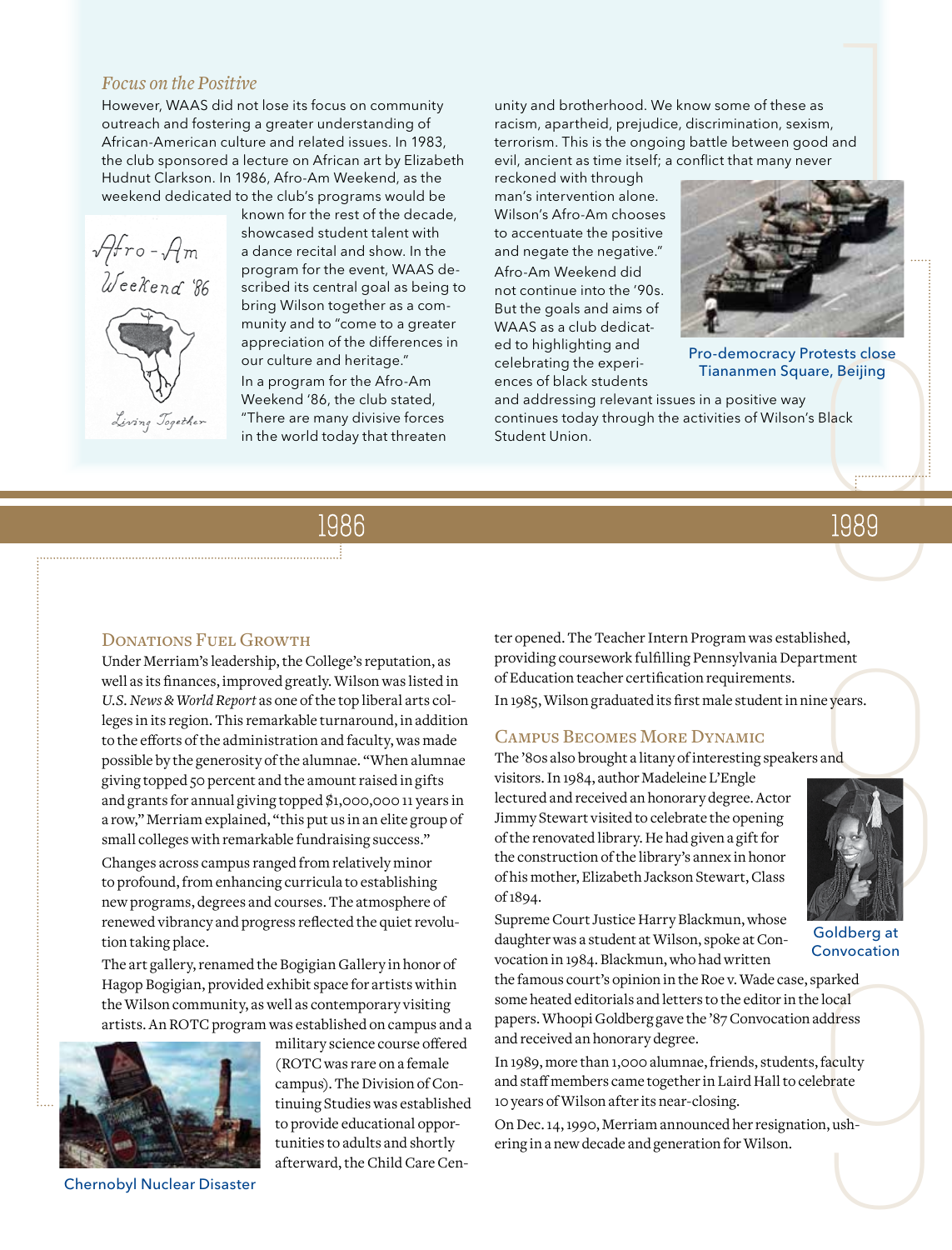#### *The College Farm*

The College had acquired a 100-acre farmstead in 1974 but had done little with it. President Jensen approached two members of the biology faculty—Brad Engle and Tom Cheetham—asking them to brainstorm ways to use

The The The LAST Nelson Mandels<br>
South African Political<br>
Leader, is Free<br>
1990<br>
REA

Nelson Mandela, South African Political Leader, is Freed

the land for both economic and academic purposes.

The two professors developed a threepronged vision for the land as a model of sustainability: use it for small-scale organic food production for the College, create a

curriculum in environmental studies and involve the campus community with the land. Jensen presented their proposal to the Eden Hall Foundation, which in 1994 granted the College \$235,000 to establish the center, hire a director and pay operational costs for three years. Additional grants funded a greenhouse. The College hired Rima Nickell as director. By summer 1995, she had established two "kitchen gardens" and was preparing to plant cover crops on 10 acres to help add nutrients to the soil. Steve



Steve Moore Tills College Farm

Moore, a progressive local farmer widely known for his innovations in sustainable agriculture, consulted on the construction of a solar greenhouse and production techniques. He was later hired to manage the farm and subsequently replaced Nickell when she left in 1996, ushering in an era of growth, experimentation and innovation. The center received a tremendous boost in 1999 when Susan Breakefield Fulton '61 made a gift of \$1 million to endow it, renamed for her late husband, Richard Alsina Fulton.

1990 1991

# REALISTIC EXPECTATIONS & QUIET PROGRESS

The 1990<br>
leading<br>
the near<br>
(Armacc<br>
bring th<br>
than she<br>
from cer<br>
"There i<br>
report in<br>
continuo<br>
enrollm<br>
ment an<br>
STEAD<br>
When W<br>
Evans Je The 1990s were transitional years for Wilson. After leading the College through a difficult decade following the near-closing in 1979, President Mary-Linda Merriam (Armacost) retired in 1991. In her time, Merriam had helped bring the College back from the brink and left it stronger than she found it. However, Wilson's future remained far from certain.

"There is much to be done," Merriam wrote in her annual report in the summer 1990 *Alumnae Quarterly*. "We must continue efforts to increase residential and part-time enrollments, improve our facilities, increase our endowment and add to our library holdings."

#### Steady Incremental Growth

like Mer<br>
of stude<br>
predeces<br>
than she<br>
in 2001.<br>
Under Je<br>
facilities<br>
site. Dur<br>
the C. El<br>
space on<br>
vated. B When Wilson's 17th president, Gwendolyn Evans Jensen, arrived in summer 1991, much like Merriam, she found the College in need of students and funding. But also like her predecessor, Jensen left Wilson stronger than she found it when she stepped down in 2001.



Gwendolyn Jensen

Under Jensen's leadership, the College added facilities, programs and the first Wilson web-

site. During Jensen's inaugural weekend, Wilson dedicated the C. Elizabeth Boyd Archival Center, for which existing space on the ground floor of Thomson Hall had been renovated. Boyd '33, who attended the ceremony, had served the

College as housemother, registrar, librarian, "Save Wilson" campaigner and archivist over the second half of the 20th century.

The College constructed a new equestrian center and named it in recognition of Penn Hall Preparatory School and Junior College, which had allowed Wilson students to use its



Johnny Carson, TV Host, Signs Off

riding facilities for a number of years. The new Penn Hall Equestrian Center of Wilson College opened for the 1992-93 academic year.

The same year, Jensen reported that the endowment had grown from \$6 million to approximately \$7.5 million over

the course of the fiscal year. The College launched an admissions marketing plan under the direction of a new director. Thanks to these efforts, along with a resurgence of interest in women's colleges during the '90s, enrollment in the undergraduate residential college grew from 191 in 1990 to 319 in 1999. While good news, enrollment in the continuing education program fell over the same period—from a high of 752 to 481.

In 1993, the Eden Charitable Foundation funded a fulltime, Presbyterian chaplain's position. The gift was made in memory of the late Helen C. Eden '29, a foundation trustee who had been an advocate of the concept of a full-time female chaplain at her alma mater.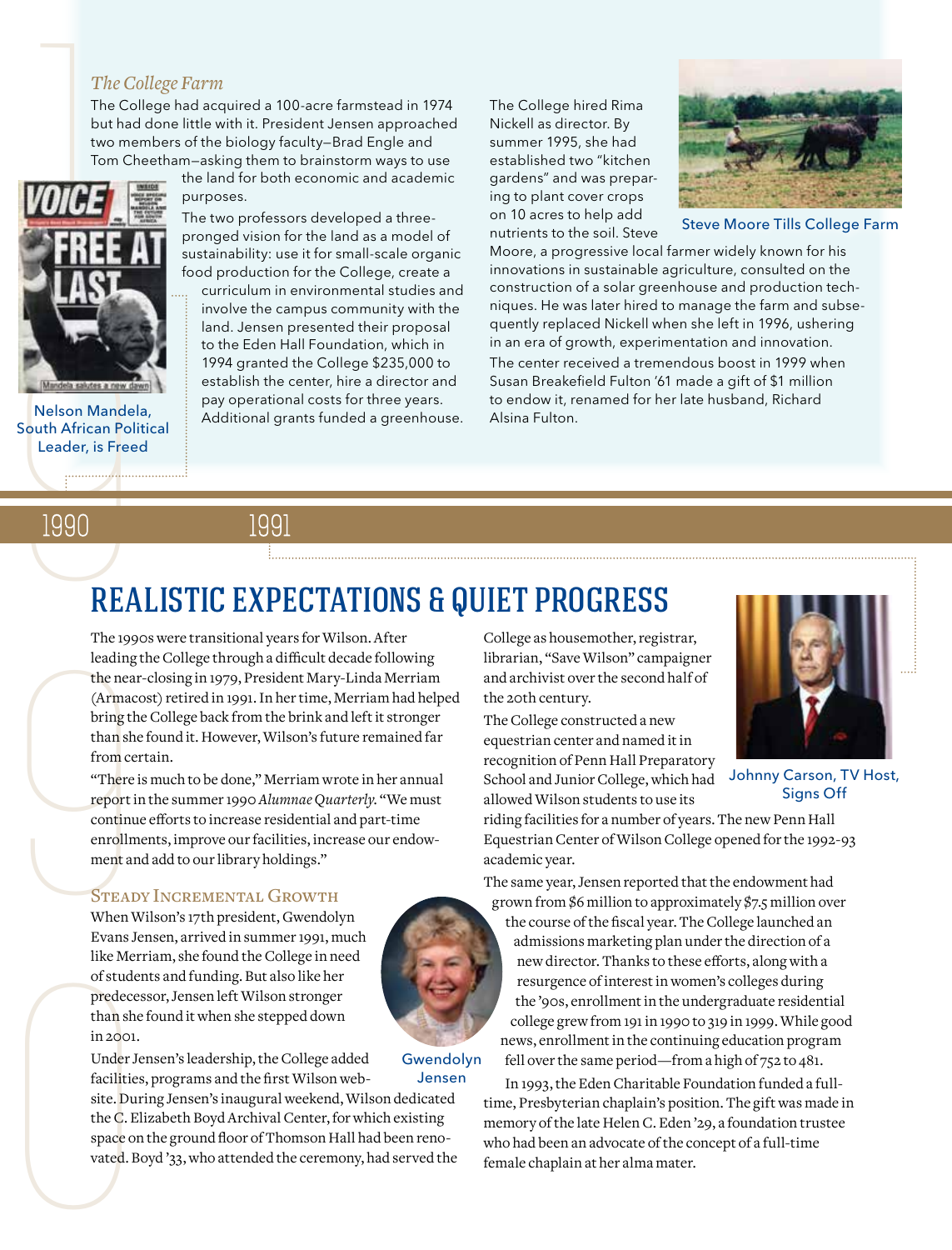#### *Women with Children Program*

President Jensen conceived of a program for single mothers that would allow them to take classes and live with their children on campus, while providing them with some support services. She wanted to break down barri-

ers to education for women in poverty, while putting an empty residence hall— Prentis—to good use, housing mothers and their children. "I was very concerned about single mothers



President Jensen with Students in the Women with Children Program

and the difficulty they faced getting into college," Jensen told *Wilson Magazine* in 2016.

The majority of students supported the idea of sharing

avor<br>
le<br>
vy.<br>
wC<br>
egan<br>
ar's their campus, dorms, dining hall—even occasionally classes—with children. Students signed a petition in favor of the Women with Children program (today the Single Parent Scholars program). With the campus community on board, Jensen went to the Eden Hall Foundation for funding. She came away with \$400,000 in seed money. In fall 1996, Wilson launched the pilot phase of the WWC program—one of the first of its kind in the nation. It began with two single mothers and their children and by year's end, had grown to four students and their families.

The College used Eden Hall Foundation funds to renovate the ground floor of Prentis Hall and create eight, two-room apartments with private bathrooms and shared kitchen, laundry, study and recreation areas. The first WWC participant graduated in 1998 and the program, a model for similar initiatives at other colleges, flourished.



Dolly the Sheep is First Cloned Mammal

## 1997 1999

In 1994 the College celebrated its 125th anniversary and announced plans to develop an old farm on its property into a center for sustainable living. The following year, as part of an effort to make the College appealing to more women, it began what would become a flagship initiative: the Wilson College Women with Children program. And the new Helen M. Beach '24 Veterinary Medical Center was opened to house one of the College's premier programs—veterinary medical technology.

#### Candid Assessment

If Jensen's tenure was characterized by a series of improvements to facilities and programs, this steady progress does not paint the full picture of what was going on at the College. From the very beginning of her tenure, Jensen sounded a familiar warning: the College was struggling with inadequate enrollment and funding. She called the College's small size one of its key strengths, but also listed a litany of problems. "Our library and computing capacity are inadequate for an institution of Wilson's quality," Jensen wrote in the alumnae magazine. "We need improved funding of numerous 'bread and butter' items, including annual equipment budgets, operating budgets and continued longterm attention to building and grounds."

To her credit, Jensen didn't simply list her accomplishments and duck the difficulties. She was candid about the problems facing the College. "We are significantly underfunded in a

number of areas … and without greatly increased revenues, a recommitment to our residential college will not be possible."

#### DECADE ENDS ON POSITIVE NOTE

By the last year of the decade, Wilson had entered what Jensen called its "transition to information technology," much of which involved the internet, use of email and the College's new website, which was seen as a powerful marketing tool. Faculty were also using technology increasingly in the classroom, including using CD-ROMs and assigning research

projects requiring students to use online resources.

By summer 1999, Wilson's fortunes were looking up. The College announced the public phase of the \$25 million *Forever More* comprehensive campaign, for which Jensen had already spearheaded raising \$22 million. Enrollment was rising and



U.S. Women's Soccer Team Wins World Cup

improvements to facilities continued to be a focus. That fall, plans were announced to restore Sharpe House and make it the home of the next Wilson president, while converting Jensen's residence into what would become the Hankey Center.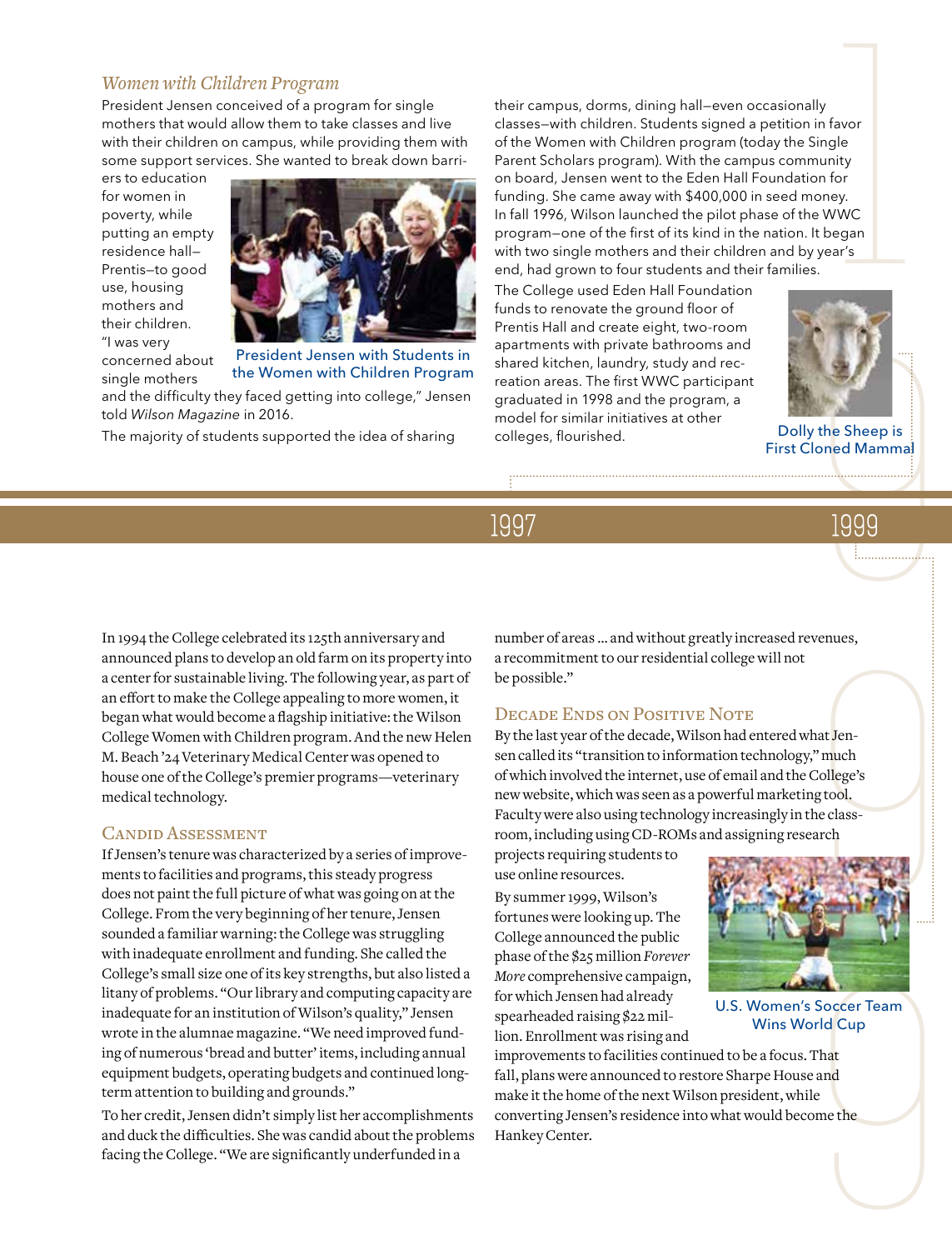#### *Conococheague Creek Restored*

Cono<br>
In 187<br>
ate a r<br>
Sixtee<br>
upstre<br>
purch<br>
and to<br>
"resor<br>
Lake a<br>
shuffle<br>
foot to<br>
The pa<br>
for tre In 1875, the Conococheague Creek was dammed to create a reservoir to supply drinking water to Chambersburg. Sixteen years later the borough created a new reservoir upstream and Wolf Lake, as it would be renamed, was purchased by the Wolf Co. to supply its factory with water and to develop the surrounding land as a recreational "resort." With the 12-acre lake as its centerpiece, Wolf's Lake and Park included a ballroom, dance pavilion, shuffleboard and bowling allies, a boathouse and a 100-

foot tower with rooms for campers and clubs. The park had areas for picnicking and canoes for rent. The lake had places to swim and was stocked with fish for fishing. At the height of its popularity, it attracted visitors from all over the state.

stocked<br>popular<br>the state<br>After the<br>After the before 1<br>for boat<br>even ha After the closure of the resort sometime before 1920, Wilson students used the lake for boating and picnics and for a brief period even had a sailing club based there that

hosted competitive regattas. After the Wolf Co. closed shortly after World War II, the lake was no longer maintained and began to fill with silt and weeds. In



Wolf Lake is Popular Resort

1968 Wilson purchased the lake, although the surrounding land was owned privately.



is Sold

By the 2000s, the lake was too shallow to swim in and had become a liability for the College. The dam was "weak and dangerous and poses a serious hazard," President Edmundson explained. The consensus of the community, the College, and the Pennsylvania Fish and Game Commission was to demolish the dam and restore the health of the creek. By letting the water flow freely, it would improve the environment for native flora and fauna. In First iPod 2006, the College had the dam removed and the

2000 2004

# 2001

.................................

# PROGRESS UNDONE BY MAJOR FINANCIAL SETBACK

The first decade of the new century was a time of steady growth for Wilson. The College renovated, updated and enhanced many buildings and facilities, the improve-



ments culminating in the building of a 75,000-square-foot, state-of-the-art science center.

On the academic front, the College offered new programs and degrees, including its first master's degree and several new and interdisciplinary majors. Enrollment in the traditional undergraduate college hovered at just over 300

Terrorists Attack U.S. on 9/11

students for most of the decade from lows of under 200 in the '90s. Disappointingly, enrollment in the adult degree program decreased to around 400 students per year from highs in the 700s in the '90s.

#### Honoring the Past; Embracing the Future

decrease<br>from high<br>HONOI<br>Lorna D<br>presider<br>2001. Sh<br>the after<br>of Wilso<br>of her in<br>future— Lorna Duphiney Edmundson was inaugurated as college president shortly after the terrorist attacks of Sept. 11, 2001. She spoke of the need for healing and optimism in the aftermath of the national tragedy, and the importance of Wilson's mission to produce women leaders. The theme of her inauguration was to honor the past and embrace the future—a theme she hoped would characterize her tenure.

The College embarked on a series of renovations and additions to improve the campus for all its constituents. Sharpe House was restored and became the new president's residence. The renovated and repurposed Hankey Center was officially opened in 2003 as the repository for the College's archives and a research center for the history of women's education. The same year the newly restored Alumnae

Chapel was rededicated.

In an effort to provide the sorts of amenities young women wanted, the College added new student-centered facilities. The Eden Hall Fitness Center was fitted out with modern gym equipment and softball and the Kris's Meadow soccer fields were constructed for the Phoenix sports teams. Thanks to a gift from Marguerite Brooks Lenfest '55 and her husband, the late Lorna Duphiney Gerry Lenfest, a modern, light-filled addition-Lenfest

Edmundson

Commons—was built to provide a modern space for students to hang out and where offices for student services could be housed in a single, central location.

#### Modern Curricula & Degrees

In addition to enhancing amenities for students, Edmundson spearheaded the modernization of curricula and majors to better serve the needs of the marketplace. In 2008 the College offered six new majors: business sustainability and environmental management, biochemistry and molecular biology, equine jour-

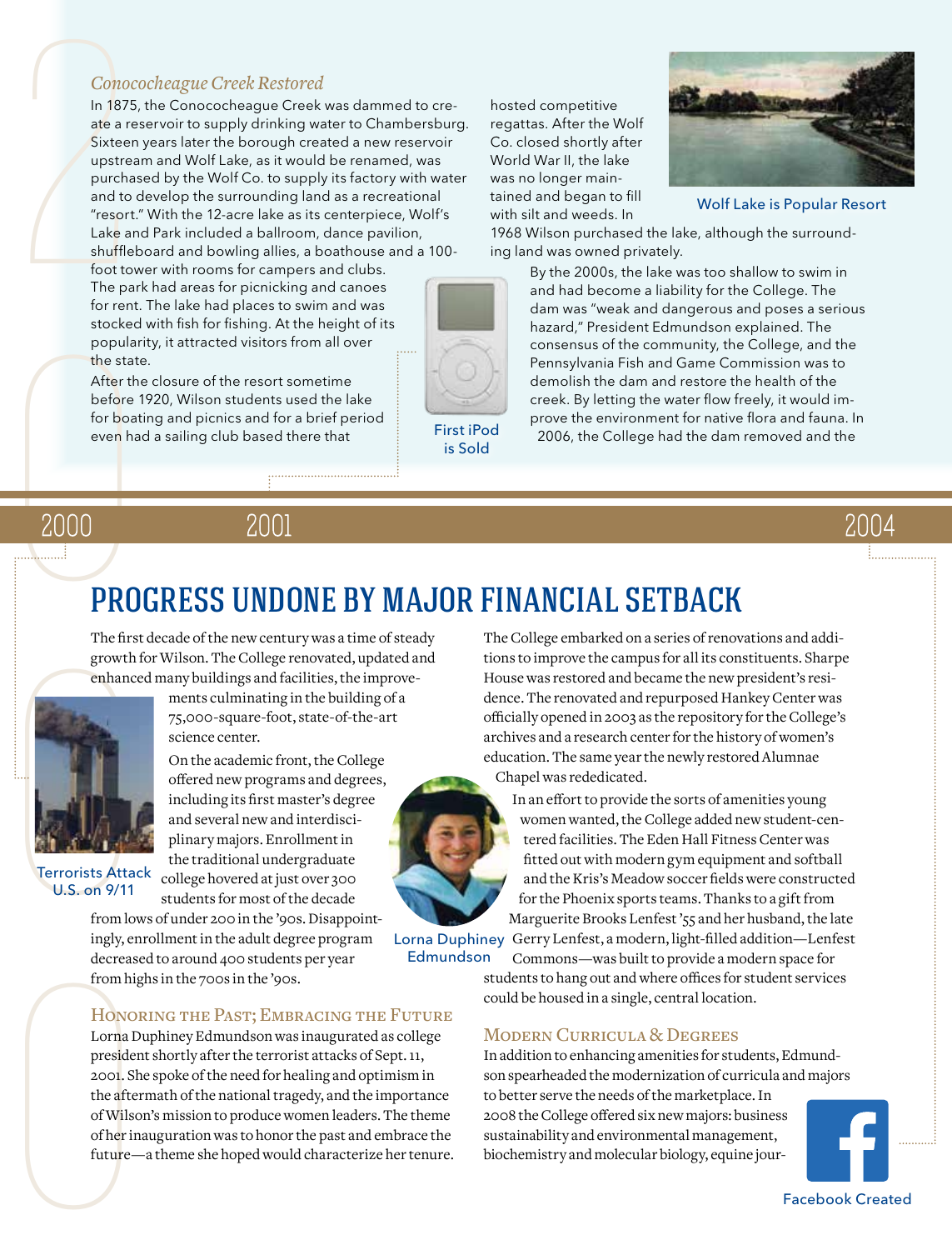lake disappeared as the unimpeded creek followed its original course. Wilson used the newly formed wetland and the restoration of the creek banks to provide hands-on learning opportunities for students. Over the next few years, students, faculty, staff and volunteers from local groups and Chambersburg cleaned the creek banks, planted trees and restored the natural riparian landscape.

Today the Conococheague Creek flows fast and free through the college grounds. With its natural flow restored, the average temperature of the water has dropped by nine degrees, encouraging native trout and other species to return.

#### *John Edgar Memorial Window Finds New Home*

In 1897 Tiffany and Co. created a stained-glass window depicting the "Instruction of Hypatia" for the Alumnae Association of Wilson College in honor of President John Edgar, who had died unexpectedly in 1884.

The image portrays Hypathia, a renowned mathematician and philosopher of ancient Egypt, standing with an attendant listening to a seated philosopher. For generations of Wilson students, the window symbolized the importance of women's education.

In 1955 the window was removed during the renovation of Edgar Hall and put into storage. It remained out of sight for almost 50 years. Then in 2004, the late Mary Stillman '50, who remembered doing calisthenics by the light of the window as a student, agreed to fund its restoration and preservation in honor of her parents.



It took 18 months to restore the window and the work involved separating it into five pieces and refurbishing multiple layers of glass.

## 2009

nalism, sport management, environmental sustainability and financial mathematics. In response to the shortage of qualified teachers in Pennsylvania, in 2006 Wilson offered its first graduate degree—a Master of Arts in Teaching (later to become the Master of Education).

The new majors and graduate degrees



Brooks Science Center is Constructed

careers in science. She added that it demonstrated Wilson's commitment to "providing rigorous education that permits women to enter and succeed in professions in which they have historically been underrepresented."

as a destination for serious students interested in pursuing

#### Crash & Recession

ous<br>ursuing<br>dded that<br>"s com-<br>"igorous<br>women to<br>fessions<br>rically<br>"<br>"t from<br>ooming<br>ncial<br>Hfunded<br>was the The science center was funded in large part by a gift from the Lenfests. However, because the economy was booming and interest rates were low, on the advice of its financial advisers, the College invested the Lenfests' gift and funded the construction by issuing municipal bonds. This was the prevailing financial wisdom and institutions large and small made similar decisions. But the crash of 2008 wiped out over one third of Wilson's endowment overnight and the ensuing recession reduced the returns on what remained.

By the end of the decade, the College did not have the revenues to service its debt and had to take from the endowment to make ends meet.



Barrack Obama Becomes First Black U.S. President

demonstrated the College's willingness and ability to adapt and change with the times. While enrollment didn't improve significantly, and the increase in residential students simply made up for the decrease in adult degree students, the College appeared to be holding its

own in an era when many women's colleges were closing.

#### The Future is Science

The Harry R. Brooks Complex for Science, Mathematics and Technology was, perhaps, a metaphor for the ambition and vision of the College during this decade. The state-of-the-art science complex with advanced laboratories and classrooms equipped with integrated technologies was also an architectural work of art that complimented the surrounding gothic buildings while providing the natural light and airiness of a more contemporary building. It was the first LEED-certified (environmentally friendly) building in Franklin County. As Edmundson pointed out, not only did it function as an elite science complex, but its construction positioned the College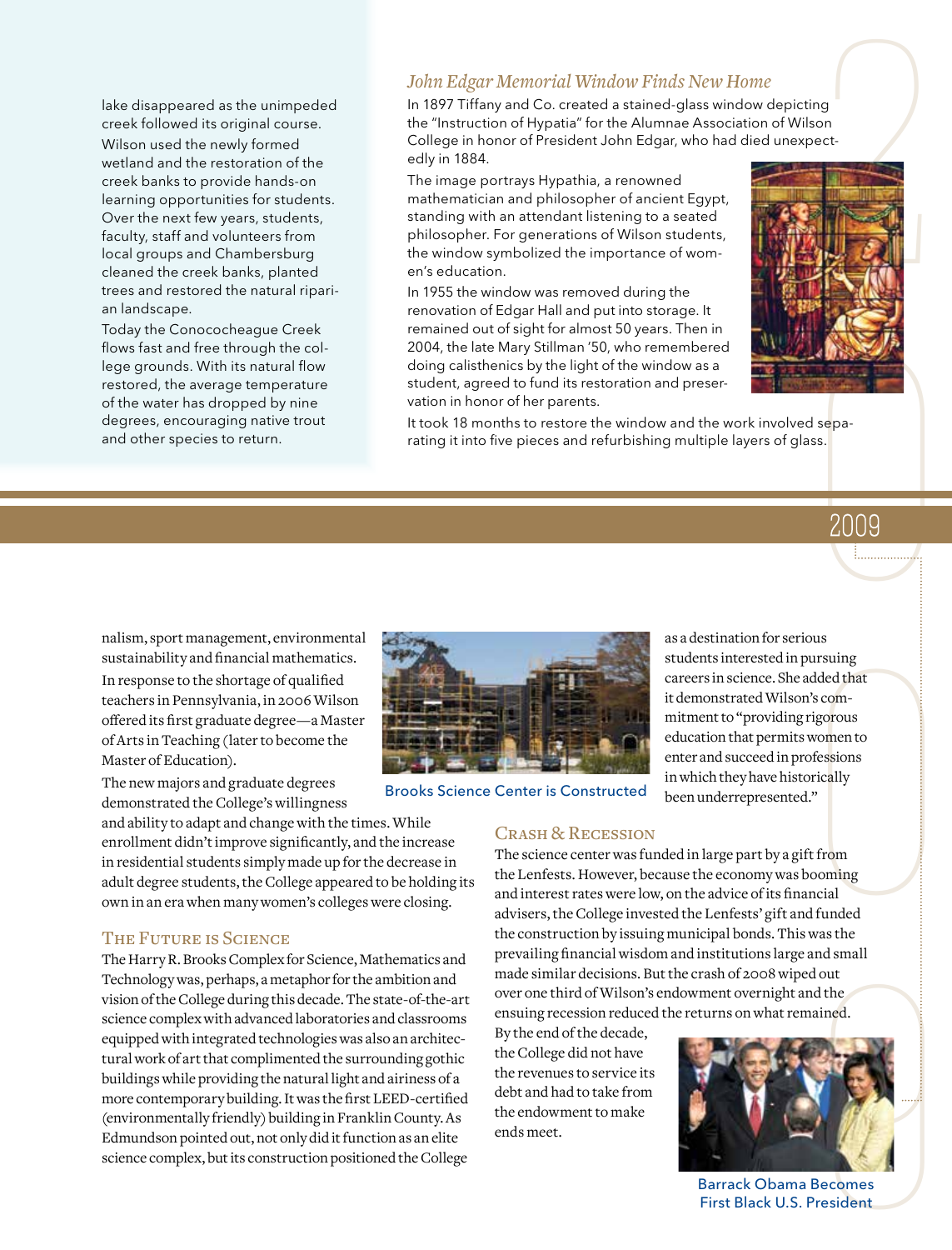#### *Going Coeducational*

The Board of Trustees voted in January 2013 to adopt a set of measures designed to make the College financially stable and sustainable, including expanding coeducation across all programs. For many, especially those who opposed it, the decision to go coeducational overshadowed the other important changes. Even for those Trustees and alumnae who agreed with the decision, it was a difficult,



Osama bin Laden is Killed

but they felt necessary, pill to swallow. Wilson had been struggling with financial problems brought on by the Great Recession. The College's endowment had lost \$14 million when the stock market crashed. This loss, heavy as it was, might have been weathered were it not for the added burden of crippling debt incurred from construction of the Harry R. Brooks Science Complex.

Marguerite Brooks Lenfest '55 and her

husband, the late Gerry Lenfest, had made a \$20 million unrestricted gift in 2007 for the new science center named for Marguerite's father. The College placed these funds in the endowment and borrowed about \$31 million through the issuance of tax-exempt municipal bonds. The College's financial advisers believed the return on invest-

ments would be greater than the interest on the debt. Unfortunately, the crash of 2008 not only wiped millions off the endowment but also significantly reduced the returns on what remained.

Wilson's endowment no longer generated sufficient revenue to service the debt on the bonds. The debt was eating into the endowment and with enrollment stagnating, the College struggled to meet its financial commitments.



Amazon Releases Alexa

# 2011

# 2014

. . . . . . . . . .

# CONTROVERSY, TURBULENCE & CHANGE

The decade of 2010-19 brought transformational change to Wilson. Not only did the College become coeducational, but it also embarked on a series of projects, programs and other initiatives—all aimed at achieving one goal: increasing enrollment. The changes and initiatives succeeded. During the second half of the decade, enrollment soared and by fall 2019, the College had a record 1,620 students.

#### Mistick Faces Multiple Challenges

But as 2010 began, Wilson was floundering. After a one-year uptick in 2009 attributed to the previous year's recession, enrollment was down more than 13 percent to 726 and the College was struggling to service the debt on its new state-



of-the-art science center. When the College's 19th president, Barbara K. Mistick, arrived in July 2011, the John Stewart Memorial Library was in deplorable condition after a catastrophic heating system failure had flooded it the previous spring. Mistick made the difficult decision to close the library and temporarily relocate services to Sarah's Coffeehouse.

Barbara K. **Mistick** 

Wilson launched a fundraising effort to restore the original library building and replace a 1962 addition, with the College's new president leading the effort. By spring 2015, Wilson had raised \$11.8 million in cash and pledges toward the estimated \$12 million project and the early success of that initiative set the tone for Mis-

tick's presidency. The College broke ground in fall 2014 and the following autumn, with the project nearing completion, Wilson hosted a jubilant rededication celebration. The restored library and new Lenfest Learning Commons opened in January 2016.



Library Rededication

Mistick had other early priorities besides the library, including long overdue capital improvements to residence halls and the campus overall. As the years unfolded, a number of other projects were completed, including the renovation of MacElwain-Davison Hall, widening and repaving campus roads, upgrading Rosenkrans Hall, creating a pedestrian-only academic quad, upgrading the field house, replacing two bridges and opening a new veterinary education center in 2019.

#### WILSON TODAY PLAN

Meanwhile, the College Board of Trustees began taking steps to lower the cost of a Wilson education to appeal to students graduating high school in an era of lower disposable income following the Great Recession. In February 2012, the Board of Trustees approved Mistick's recommendation to hold tuition without an increase for the 2012-13 academic year, launching a tuition reset that included eight consecutive years without an increase and, in 2014-15, a \$5,000 reduction.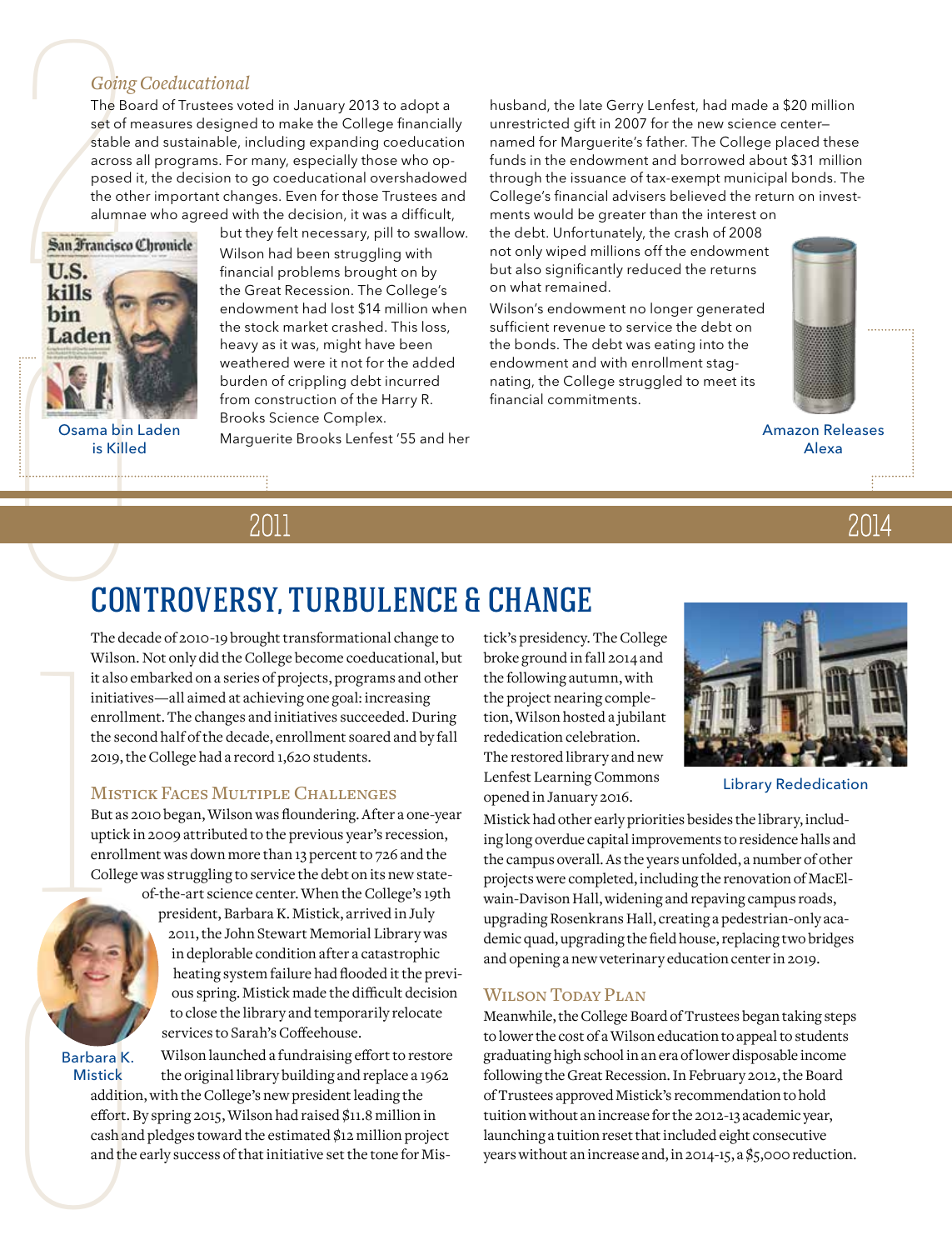#### *Difficult Solutions and Unrest*

In her second year, President Mistick convened the Commission on the Future of Wilson College, which held a series of public meetings to examine ways to increase enrollment. College officials said that "everything is on the table." It sank in that that could include coeducation.

Alumnae who were against expanding coeducation questioned the bleak financial picture they were hearing about for the first time. Some asked whether more could be done to promote Wilson as a women's college. Likewise, some students questioned the move and criticized the administration. Some even protested in front of the president's residence at Sharpe House.

On Mistick's recommendation, in January 2013 Trustees voted to adopt a series of measures that grew out of the commission process. Called the Wilson Today plan, the measures included a tuition reduction, student loan buyback program, new academic programs, a plan to address deferred maintenance and full coeducation.

Unrest over the decision continued. At the May 2013 board meeting, four Trustees resigned. And while many alumnae and students accepted or agreed with the coed decision, about 40 alumnae submitted letters to the Pennsylvania Department of Education, questioning

whether the board should be permitted to amend Wilson's charter. In January 2015, PDE upheld the charter amendment, four alumnae filed suit in Pennsylvania Commonwealth Court seeking to overturn the PDE ruling, but the court dismissed the suit in February 2016, saying the alumnae had no legal standing to challenge the decision.



U.S. President Donald Trump is Impeached

dent Donald<br>
Impeached<br>
er two<br>
520<br>
dergrad-<br>
male.<br>
2019 The expansion of coeducation was phased in over two years. By fall 2019, with Wilson's enrollment at 1,620 students, 662 were enrolled in the traditional undergraduate college. Of those, 129—or 19 percent—were male.

Also in 2012, Mistick formed the Commission on Shaping the Future of Wilson College, a group comprised of members of all campus constituencies charged with developing recommendations for strengthening the College's long-term financial health. The process led to Trustees adopting the Wilson Today plan in January 2013, a series of measures that included expanding coeducation, adding programs and more. As part of the Wilson Today plan's affordability component, the College announced an innovative student debt buyback plan—thought to be the first of its kind in the nation—that would repay up to \$10,000 of qualified students' federal Stafford student loans. It took effect with students in the incoming fall 2014 class and the first two students to benefit graduated in 2018.

#### More Courses & Graduate Degrees

New academic offerings were added, including the College's second master's degree program—a Master of Arts in Humanities—that began enrolling students for the fall



World Series since 1907

2013 semester. Other graduate programs followed, including several master's programs in education—some with online options—and a Master of Fine Arts in 2015.

The College also added bachelor's degree and master's

degrees in nursing for those with certification as registered nurses in 2014, followed in 2015 by a new Bachelor of Science degree in nursing. Nursing has been pivotal in Wilson's enrollment success in the second half of the decade.

#### Numbers Don't Lie

The effects of the Wilson Today plan on the College's previously stagnant enrollment began to take effect in 2014,

when the total headcount increased by 14 percent and the number of new students enrolled in the traditional undergraduate college leapt by 41 percent, producing the largest incoming class in more than more than 40 years. Total enrollment climbed 21 percent in 2015 and by 2016, Wilson's enrollment had shot to 1,098, the largest in the history of



VEC Dedication

the College at that time—a number which, as previously mentioned, has since been eclipsed.

edication<br>ously<br>ges in<br>formed<br>ntly,<br>pag that<br>whome, Expanding coeducation also led to significant changes in Wilson's athletics programs, with new men's teams formed in soccer, basketball, volleyball, golf and most recently, baseball. The College held a celebration in spring 2019 that drew many area residents to the baseball team's new home, Chambersburg's storied Henninger Field.

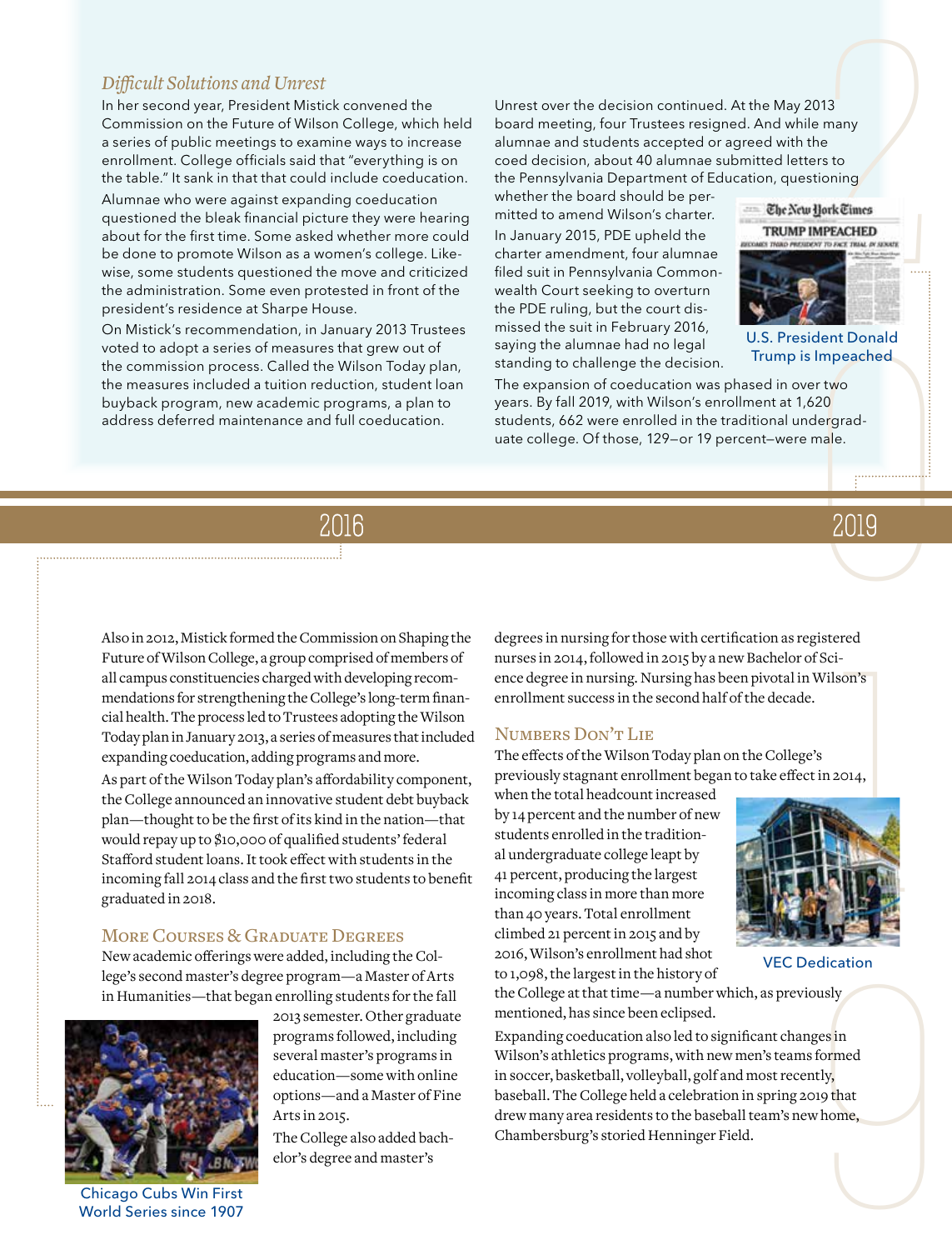# **SEVEN NOTABLE ALUMNAE | 19**

Because the majority of Wilson alums from this period continue to act in bold and original ways, a short list like this cannot do justice to the many remarkable women and men who are notable recent graduates of the College.



JoAnne Bauer

JoAnne Bauer '70 is an author, editor, researcher and activist. Bauer earned a doctorate from New York University in communication arts and technology leadership and holds professional certifications in holistic health, education, group facilitation and motivational coaching. She co-authored *Beyond Technology's Promise* for *Cambridge University Press*, about children using computers for educational purposes at home. She has presented more than 20 research papers at national conferences. While living in New York and leading a successful multi-year environmental justice campaign, she was awarded statewide Citizen of the Year by the New York Public Interest Research Group. Over the years, Bauer has received numerous awards and honors for environmental activism, scholarship and research, mixed-media art, camerawork, poetry, and more. Since 2006, she has helped raise funds for the Hartford Foundation for Public Giving (HFPG) and progressive causes by completing marathons, triathlons, half marathons and 5K runs.

Bruce Mulvey '75 served as a U.S. Navy intelligence officer in Vietnam then worked in communications at the White House and at Camp David. While there, he applied to study at Wilson, unaware it was a women's college. Mulvey remembers his first day as a Wilson student as the most nervous day of his life. Eventually, he says he was accepted, albeit reluctantly by many. However, not a single day at the College passed without someone asking him when he was going to leave. He persevered and became the second male student to graduate.

Mulvey appreciated the quality of the instruction but learned first-hand the challenges and isolation of being a minority in an otherwise homogenous group. After graduating, he worked in several positions before joining the financial firm Halsey, Stuart and Co. He has remained with them ever since—his division is now Wells Fargo Advisors. Mulvey is married with two children. Sailing is his passion and he has sailed across the Atlantic four times and around the globe once.



Bruce Mulvey



Sharon Salazar **Hickey** 

Sharon Salazar Hickey '78 received a law degree from California Western School of Law. She is a project manager at the Los Alamos National Laboratory for Quality and Performance Assurance Division, leading and managing the policy office. Her projects involve nuclear safety, environmental protection and endangered species protection. Recently she was appointed to a seat on the New Mexico State Game Commission. Hickey has held positions on many state and community boards. She loves the outdoors and hikes and bikes regularly.

Lucy Gebre-Egziabher '84 earned a Master of Fine Arts degree in film from Howard University. She is an award-winning, independent African-American filmmaker and educator. Gebre-Egziabher also runs workshops and lectures on film, critical studies and production. An associate professor at Northern Virginia Community College's Alexandria campus, she teaches film and theater studies. In 2015, Gebre-Egziabher received a Fulbright award to teach film studies in Addis Abeba, Ethiopia. She helped the faculty at the Rift Valley University develop their curricula and in 2016 taught classes at the university. Her movie, *At the Second Traffic Light*, won the 2000 UNESCO Prix de Tolerance award. Gebre-Egziabher continues to teach and inspire students and works on her own films through her production company, Teret Productions.



Lucy Gebre-Egziabher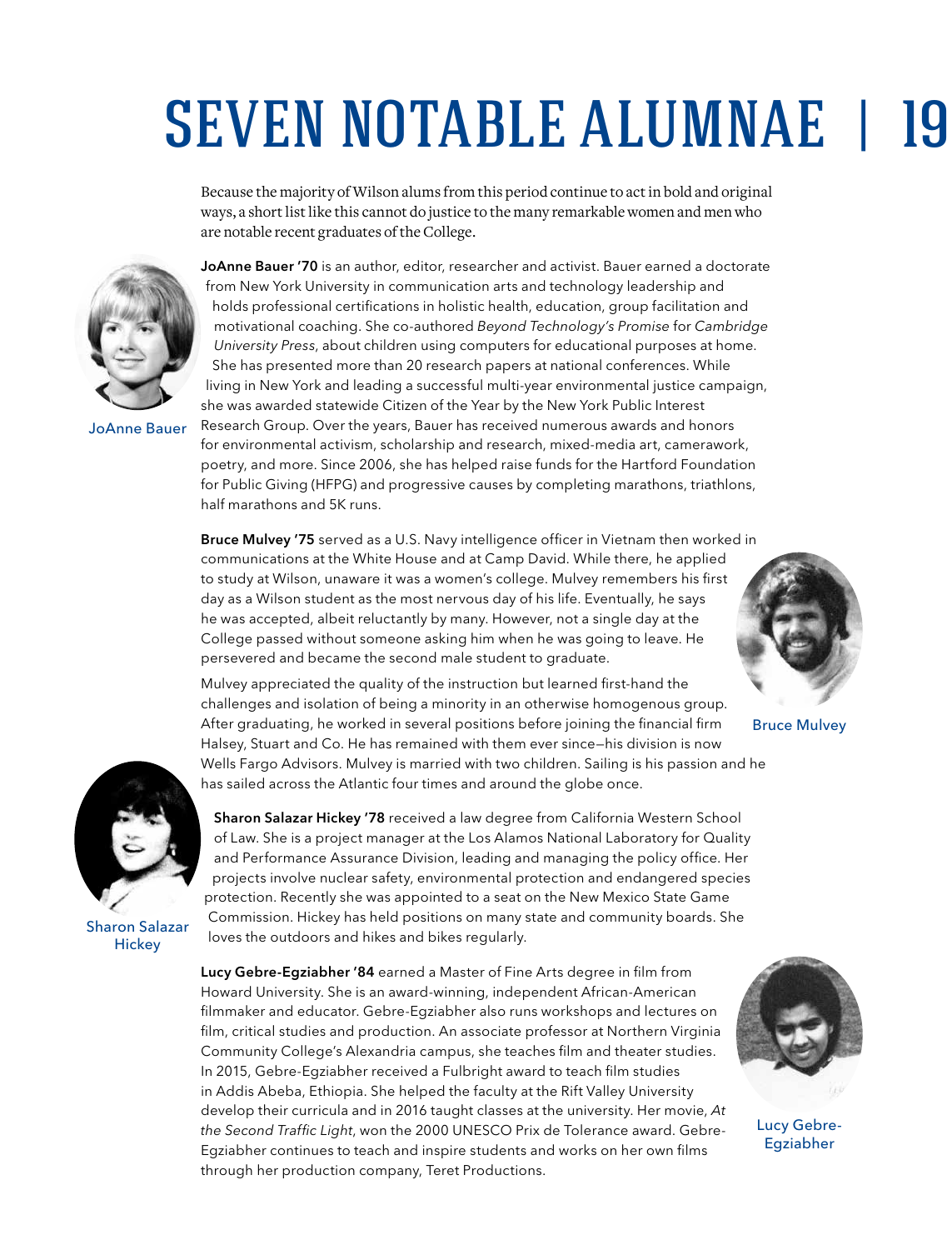# 70-2019



Barbara Hall Kostyak

Barbara Hall Kostyak '96 married Brad Kostyak the same year she graduated from Wilson College's Adult Degree Program. Together they started and successfully ran a new home building company. A couple of years into their business, they invented the Ratchet Rake, a multipurpose attachment for loader buckets. Kostyak shifted her focus to marketing the invention. The success of the venture saw the business move to a new office and distribution center in their hometown of Carlisle, Pa. Their product line has grown to include pull-behind Ratchet Rakes (ideal for horse arenas) and snow removal implements. Kostyak was honored with the Alumnae Association Distinguished ADP Alumni Award in 2019.

Delia Moraru Velculescu '97 is a division chief in the European department of the International Monetary Fund (IMF), and has been a mission chief for Belgium and France since 2018. Previously, she was mission chief for Greece and Cyprus, leading negotiations for IMF-supported programs with these two countries during the European debt crisis. Since joining the IMF in 2002, Velculescu worked in the European, Western Hemisphere, and policy development and review departments. Her economic research has focused on structural reforms, population aging and pension systems, and intergenerational habit formation. Velculescu holds master's and doctoral degrees in economics from Johns Hopkins University. She received the Alumnae Association Distinguished Alumna Award in 2017.



Delia Moraru Velculescu

Janelle Wills

Janelle Wills '14 was WCGA president during her junior year and the student representative on the Commission for Shaping the Future of Wilson College. Wills had to find a balance between representing the students' needs and desires and doing what was best for the financial stability of the College. She said she felt the weight of conflicting pressures from students, alums and the administration but was appreciative of the experience it gave her.

After graduating from Wilson College in 2014, Wills went on to veterinary school at Ross University in St. Kitts West Indies. After a year, she transferred to the University of Pennsylvania and received her doctorate in 2018. Since then, she has practiced veterinary medicine in New Jersey and the greater Philadelphia area. In 2019 Wills represented New Jersey as a rising leader at the AVMA Veterinary Leadership Conference in Chicago. She currently works as an associate veterinarian in the city of Philadelphia and is the head of surgery at her veterinary office. Outside of work, Wills is a board member of the Alumnae Association of Wilson College 2016-2020 and is an active member of the Philadelphia Adult League Softball organization.

Special thanks to the Hankey Center for the History of Women's Education for all the research and documentation it took to write this brief history of the College. For more in-depth histories and Wilson archives, please visit the Hankey Center's website at www.wilson.edu/hankeycenter. To view a more complete timeline of Wilson's history, visit www.wilson.edu/wilson-college-timeline.

#### PRODUCTION AND MEDIA

Cassandra Latimer, Vice President for Marketing and Communications Darrach Dolan, Managing Editor | Kendra Tidd, Design | Cathy Mentzer, College Editor Contributing Writers: Amy Ensley, Kieran McGhee, Cathy Mentzer Photos provided by: The Hankey Center for the History of Women's Education